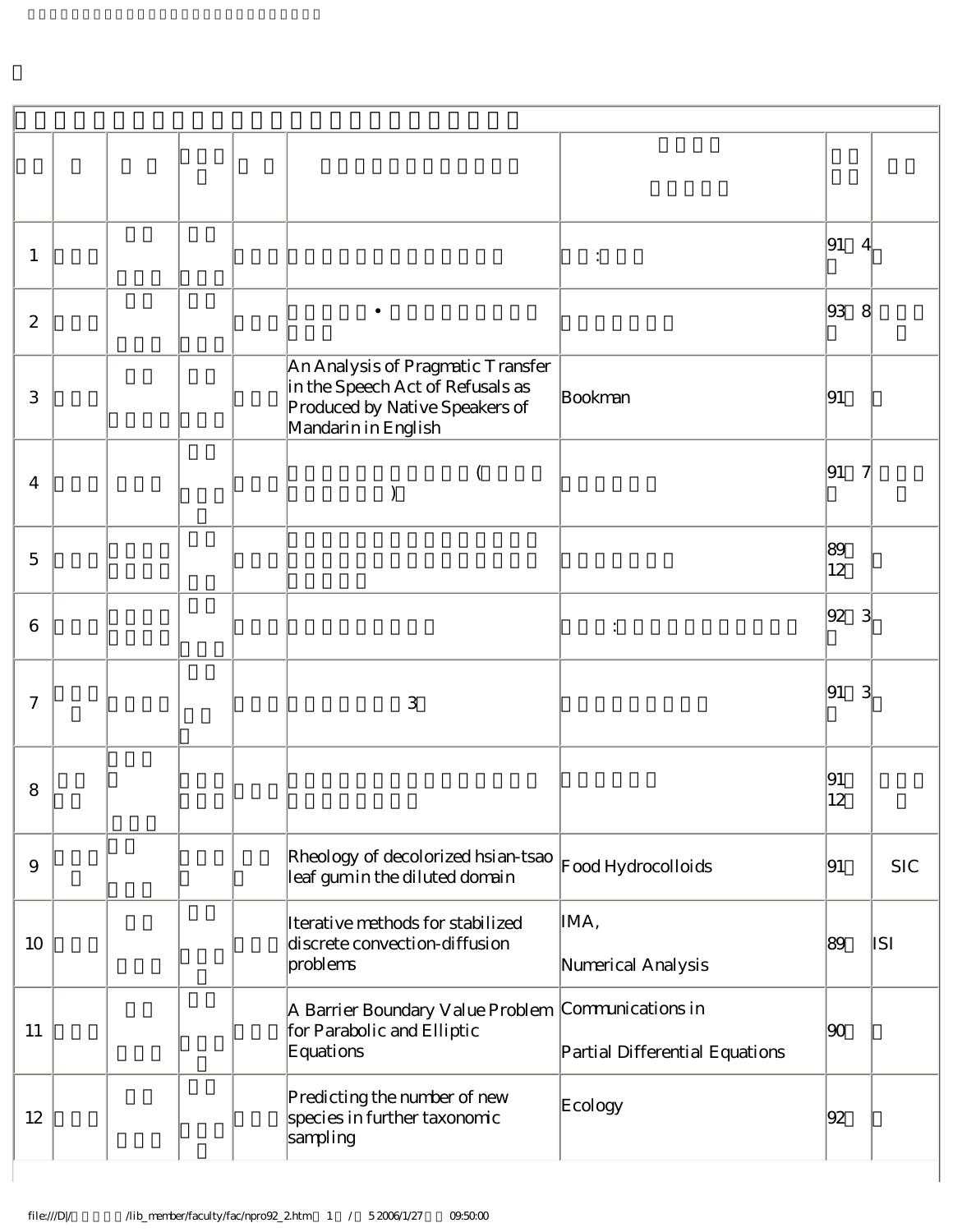| 13 |  |  | Scaling Analysis of Magnetic-<br>Field-Tuned Phase Transitions in<br>One-Dimensional Josephson<br>Junction Arrays | Physical Review Letters                                                   | 90       |     |
|----|--|--|-------------------------------------------------------------------------------------------------------------------|---------------------------------------------------------------------------|----------|-----|
| 14 |  |  | Design and Analsis of Low Power<br>Cache Using Two-Level Filter<br>Scheme                                         | <b>IEEE Transactions on Very Large</b><br>Scale Integration (VLSI)Systems | 92       | 8   |
| 15 |  |  | A novel algorithm for computing<br>the 2D split-vector-radix FFT                                                  | Signal Processing EI                                                      | 92       |     |
| 16 |  |  | Formation of submicron T-gate by<br>rapid thermally reflowed resist<br>with metal transfer layer                  | Electronics letters (EI)                                                  | 90       | 8   |
| 17 |  |  | Sim analysis and power control<br>for downlink W-CDMA and<br>multiuser ofdm systems                               | University of<br>Southern California                                      | 92       | 8   |
| 18 |  |  | 65<br>Electrochemical Deposition of<br>Nanoscaled Palladium Catalysts<br>for 65nm Copper Metallization            | Journal of The Electrochemical<br>Society                                 | 92       |     |
| 19 |  |  | Properties of Mg activation in<br>thermally treated GaN:Mg<br>$\lim_{\infty}$ (                                   | Joummal of<br>Applied Physics                                             | 89<br>12 |     |
| 20 |  |  | Electromigration Effect upon the<br>Sn/Ag and Sn/Ni Interfacial<br>Reactions at Various Temperatures              | Acta Materialia                                                           | 91       | SCI |
| 21 |  |  |                                                                                                                   |                                                                           | 92       |     |
| 22 |  |  | GARCH                                                                                                             |                                                                           | 91<br>12 |     |
| 23 |  |  | Exchange Rate T arget Zone and<br>Realignment: Empirical<br>Investigation from Regime<br>Switching Model          |                                                                           | 92       | 61  |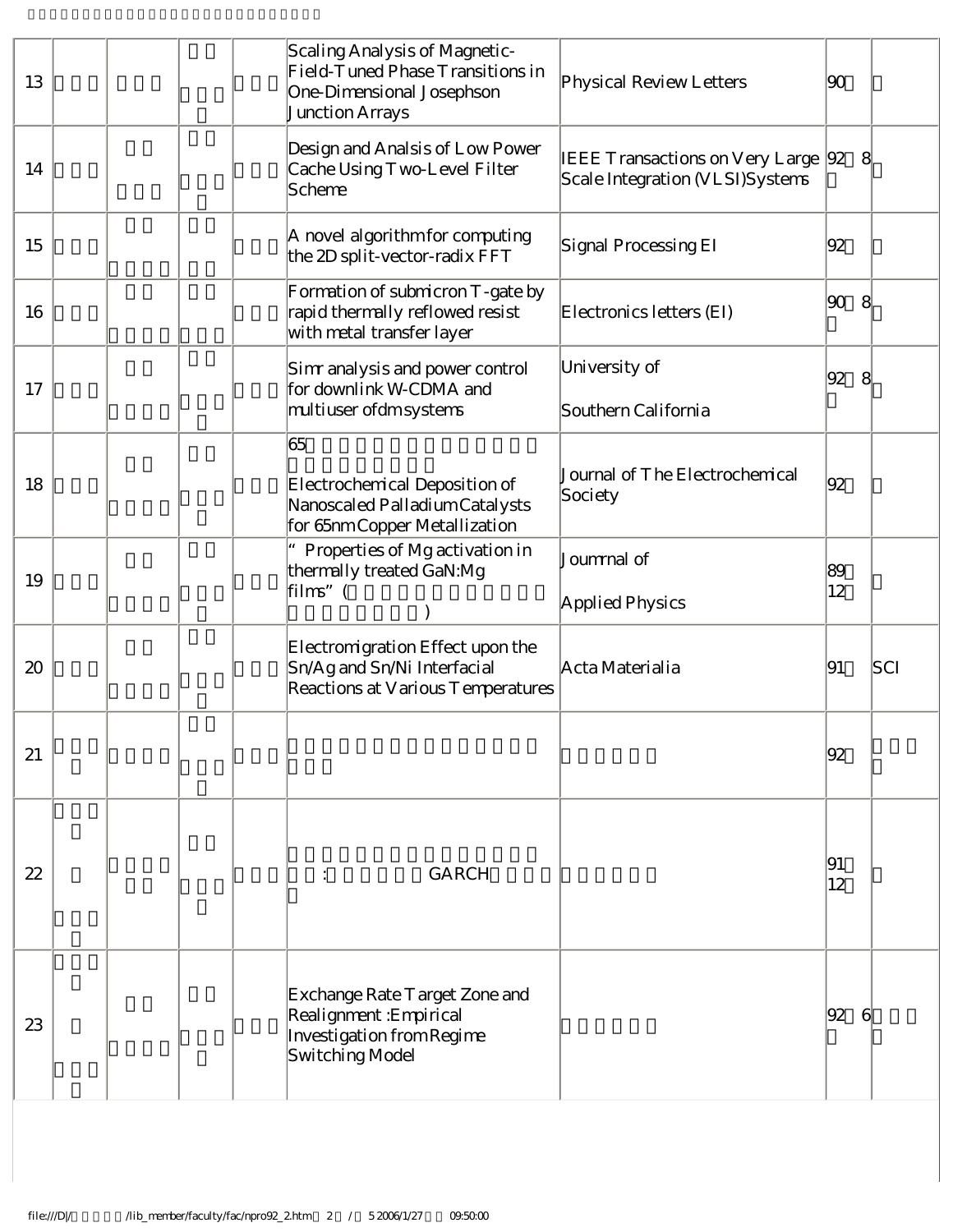| 24     |  |  |                                                                                                                                                                                         |                        | 92 |                |
|--------|--|--|-----------------------------------------------------------------------------------------------------------------------------------------------------------------------------------------|------------------------|----|----------------|
| 25     |  |  |                                                                                                                                                                                         |                        | 92 |                |
| 26     |  |  | The Structure of Securities<br>Arbitration in Greater China(                                                                                                                            |                        | 91 |                |
| 27     |  |  | $(\quad)$                                                                                                                                                                               |                        | 92 | $\mathbf{z}$   |
| 28     |  |  |                                                                                                                                                                                         |                        | 90 | $\overline{5}$ |
| 29     |  |  | The Political Economy of<br>Exchange Rate Rate Regimes :<br>Evidence from Hong Kong and<br>Taiwan                                                                                       | Asian Economic Journal | 91 |                |
| $30\,$ |  |  |                                                                                                                                                                                         |                        | 91 |                |
| 31     |  |  | An Automated Tool for Managing<br>An Automated 1 ool for Managing<br>Interactions in Virtual Communties-<br>Lising Social Network Analysis<br>Using Social Network Analysis<br>Approach | Commerce               | 92 |                |
| $3\!2$ |  |  |                                                                                                                                                                                         |                        | 93 |                |
| 33     |  |  |                                                                                                                                                                                         |                        | 89 | $6 \times$     |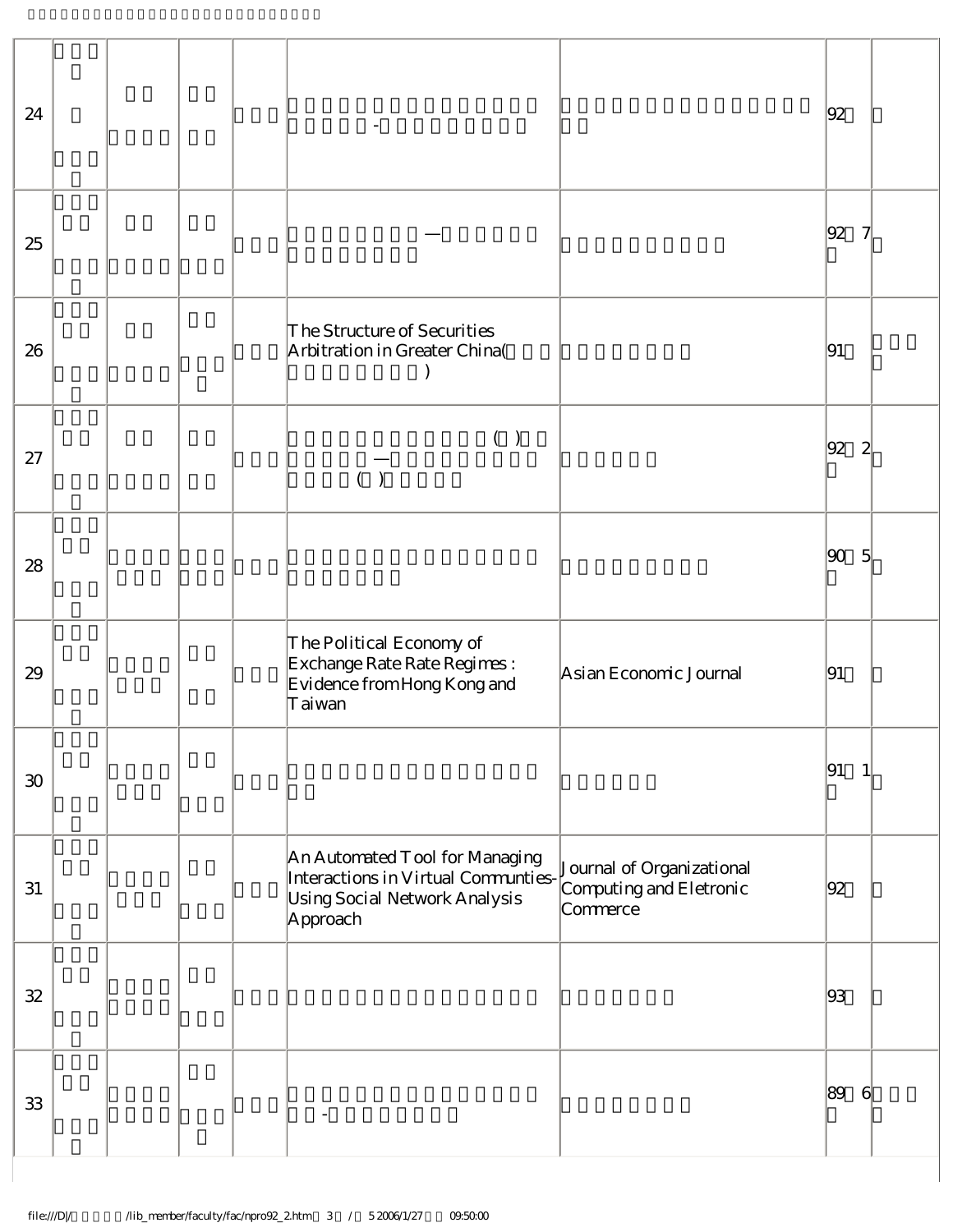| 34     |  |  |  | 90 | $\mathcal{G}$ |
|--------|--|--|--|----|---------------|
| $35\,$ |  |  |  | 91 | $\mathcal{G}$ |
| 36     |  |  |  | 89 | 9             |

|  |  | $\left( \right)$                                                                                |                      |  |
|--|--|-------------------------------------------------------------------------------------------------|----------------------|--|
|  |  |                                                                                                 | 90 <br>6             |  |
|  |  |                                                                                                 | 90 <br> 6            |  |
|  |  |                                                                                                 | 91<br>17             |  |
|  |  | In Search of an American Self: James<br>Fenimore Coopers Early Leatherstocking<br>Tales         | 92<br>$\overline{6}$ |  |
|  |  | Self Reflexivity in the Mirror of Theater :<br>Metatheater in Five English Renaissance<br>Plays | 92<br>6              |  |
|  |  | $,1911\text{-}1937$                                                                             | 92<br> 6             |  |
|  |  |                                                                                                 | 92<br> 6             |  |